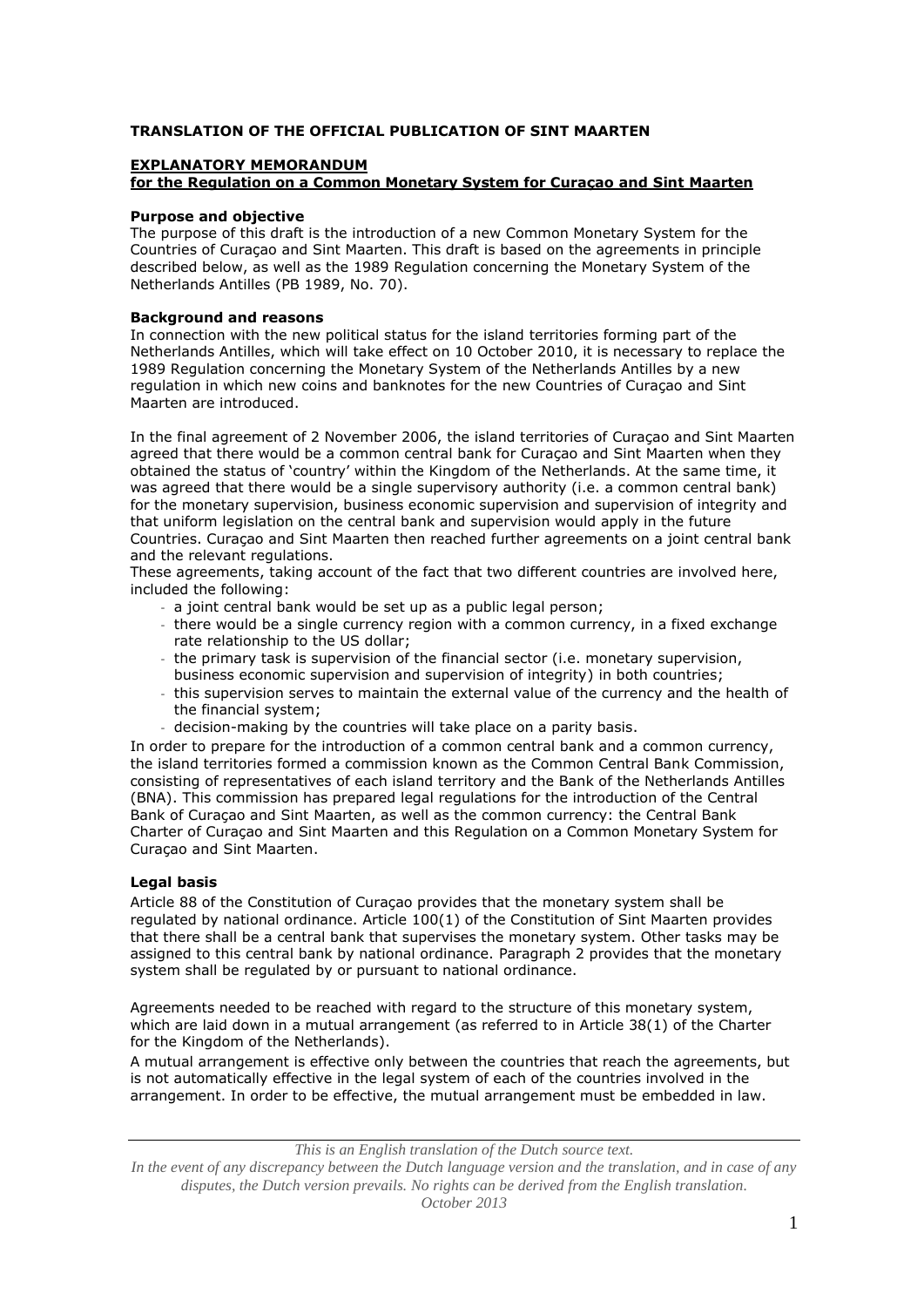The mutual arrangement concerning the monetary system will be embedded in the legal system of each country by providing in a national ordinance that the common monetary system will be regulated by mutual arrangement and that the mutual arrangement is realised only if that regulation is laid down by national ordinance (by each of the countries concerned).

In principle, this procedure for establishment by national ordinance is less rigid and timeconsuming than uniform national ordinances in which the regulation is laid down in an integrated manner. The establishment national ordinance ensures that the national legislator is involved in the establishment of the mutual arrangement. With an establishment national ordinance, therefore, the relevant mutual arrangement gains the force of law. As a result, it will automatically enter into force within the national legal system of each Country.

Other matters relevant to the monetary system, namely the common central bank, foreign exchange and the exchange rates will also be regulated in the above manner, in a mutual arrangement that will be adopted by a national ordinance in both Countries.

The Central Bank Charter for Curaçao and Sint Maarten (hereinafter referred to as 'the Charter') also provides that the Countries will ensure that their national legislation, to the extent that this concerns the objectives of the Bank, and the implementing provisions based on this, are uniform and consistent with the Charter and that they contain the same commencement date. This therefore also applies for the national decrees referred to in this draft. With regard to the realisation of national decrees with the same content, it is noted that no 'uniform national decree, containing general measures' exists. However, the countries can each adopt a national decree with the same content, which in fact achieves the same result. Finally, the national legislation and the implementing provisions based on it must contain the same commencement date. The reason for this is that it is necessary to ensure that the national decrees, in particular, enter into force at the same time, in the event that they are not announced or published at the same time.

## **Content of the regulation**

The main aspects of the common monetary system are discussed in more detail below:

### The unit of account

One of the agreements in principle was that there should be a single currency area with a common currency, in a fixed exchange rate relationship to the US dollar. According to the agreements in principle, his common currency would be the 'Dutch Caribbean guilder'. However, because in geographical terms, the Dutch Caribbean also includes Bonaire, St. Eustatius, Saba and Aruba, the name 'Caribbean guilder' was chosen in this regulation.

### Coins and banknotes

In contrast to the 1989 Regulation concerning the Monetary System of the Netherlands Antilles, the series of coins proposed in this draft does not include a two-and-a-half guilder coin. Furthermore, instead of a twenty-five guilder note, a twenty-guilder note has been included and instead of a two hundred and fifty guilder note, there is a two hundred guilder note. The reason for this is that these amounts are a better match with what is customary in international payments, such as for the euro and the US dollar.

With regard to the coins referred to in Article 4(1) and the banknotes referred to in Article 5, it is up to the Bank to determine whether these will be produced and brought into circulation. The Bank will let this depend on the need for the coins and banknotes in the economy and will make a cost assessment in that regard.

In the Charter, the Central Bank of Curaçao and Sint Maarten ('the Bank') is charged with the issue of coins with the capacity of legal tender, as well as the issue of banknotes. This was previously a task of the country of the Netherlands Antilles; the BNA was only authorised to issue banknotes. As two Countries are now involved, a choice was made to also transfer the issue of coins to the Bank.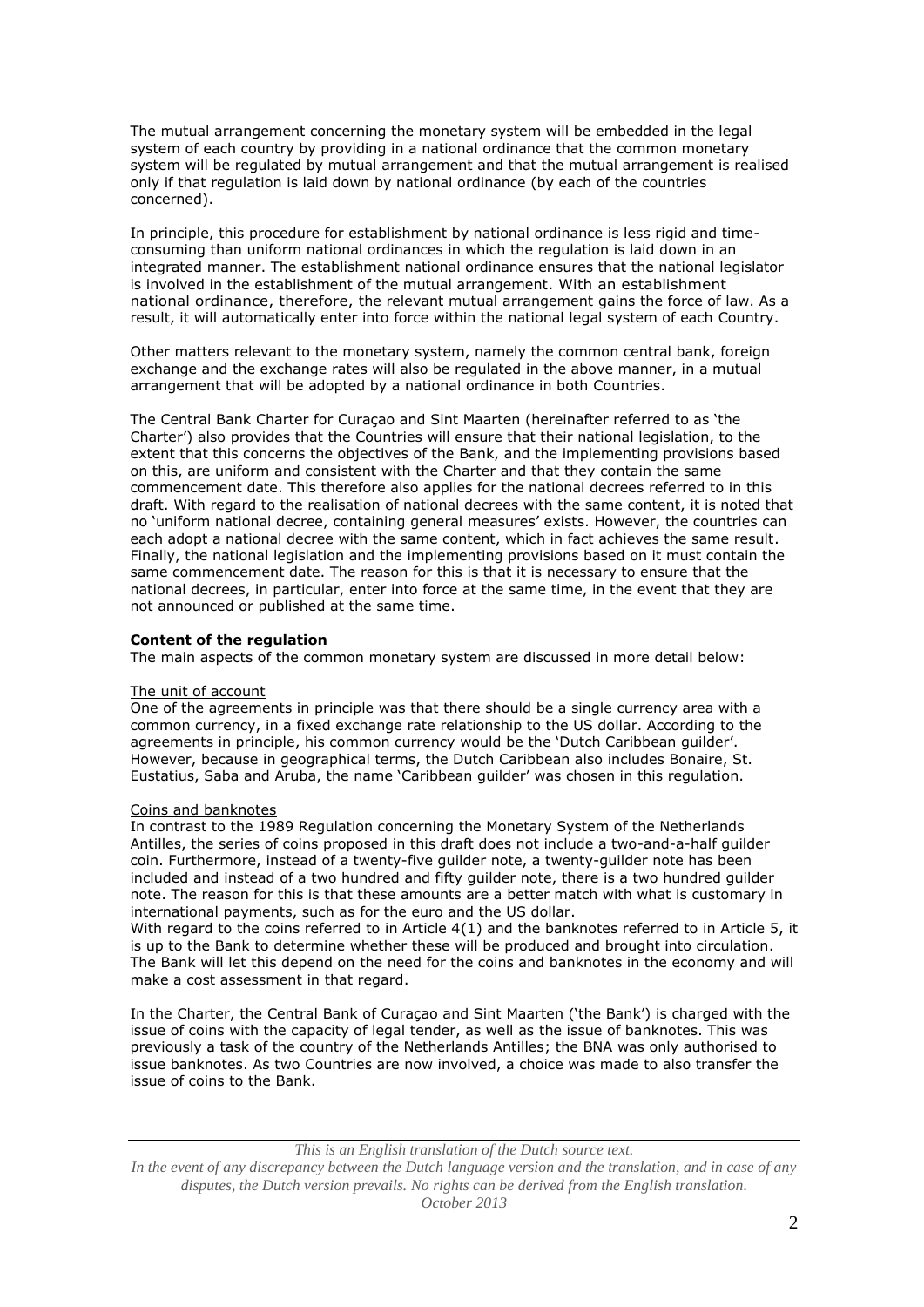In contrast to the 1989 Regulation concerning the Monetary System of the Netherlands Antilles, in which the materials of which the coins with the capacity of legal tender are produced, as well the weight, the content and the diameter of these coins are determined by national decree, containing general measures, in this draft a choice was made for the Bank to determine these features.

However, the principal images of the coins (with the exception of the coins issued to commemorate special occasions) are laid down in this regulation. Any other elements of the images of the coins (e.g. stars, crowns etc.) will be determined by the Bank. The Bank holds full responsibility for the design and printing of the banknotes.

### Coin notes

The Explanatory Memorandum of the 1989 Regulation concerning the Monetary System of the Netherlands Antilles noted that 'coin notes' are no longer used and that there are probably very few still in circulation. For that reason, coin notes are no longer included as legal tender in this draft. The coin notes produced before this draft takes effect shall retain their capacity as legal tender pursuant to the 1989 Regulation concerning the Monetary System of the Netherlands Antilles until the date on which they are jointly taken out of circulation by the countries. The coin notes can then be exchanged for Caribbean guilders on a one-to-one basis, in accordance with Article 16.

#### Coin fund and Coin notes fund

In the BNA Bank Charter (PB 1985, No. 183), the BNA held the exclusive right to issue banknotes in the Netherlands Antilles pursuant to Article 7(1). At the time, the Country was responsible for the issue of coins and coin notes, but it had mandated the BNA to implement this. On the basis of these responsibilities, the circulation of banknotes was processed in the general administration of the BNA and the circulation of coins and coin notes was processed via separate funds with their own administration, the Coin fund and the Coin notes fund. However, pursuant to Article 6(1) of the Charter, the Bank holds the exclusive right to issue banknotes and coins in the Countries. Coin notes are no longer issued and the issue of coins is no longer a task of the Countries. This means that the circulation of coins, like the circulation of banknotes, will be processed in the Bank's general administration, as a result of which the circulation of cash can be administered more efficiently.

Following the expiration of the term for the exchange referred to in Article 16, the share of the Countries in the balance of the existing Coin fund and the Coin notes fund, referred to in Article 6(1) and 6(2) of the 1989 Regulation concerning the Monetary System of the Netherlands Antilles will be added to the Bank's operating result, after which the funds will be closed.

### **Article by Article Section**

#### Re Article 2

In contrast to the 1989 Regulation concerning the Monetary System of the Netherlands Antilles, the monetary system in this draft no longer includes coin notes. This is explained in more detail in the general section of this Explanatory Memorandum.

#### Re Article 3

A new unit of account for the monetary system of the countries is introduced in this provision. The Caribbean guilder is designated in amounts shown in figures by the letters 'CMg'.

#### Re Article 6

In contrast to the 1989 Regulation concerning the Monetary System of the Netherlands Antilles, where the power to monetise is attributed to the Minister of Finance and circulation takes place by the BNA, the coins referred to in Article 4(1) and the banknotes referred to in Article 5 are now minted or printed and circulated as needed exclusively by the Bank, at its own expense. The Bank is therefore the circulation bank and as such, to the exclusion of all others, has the right to issue banknotes and coins in the Countries and to provide for the circulation of cash.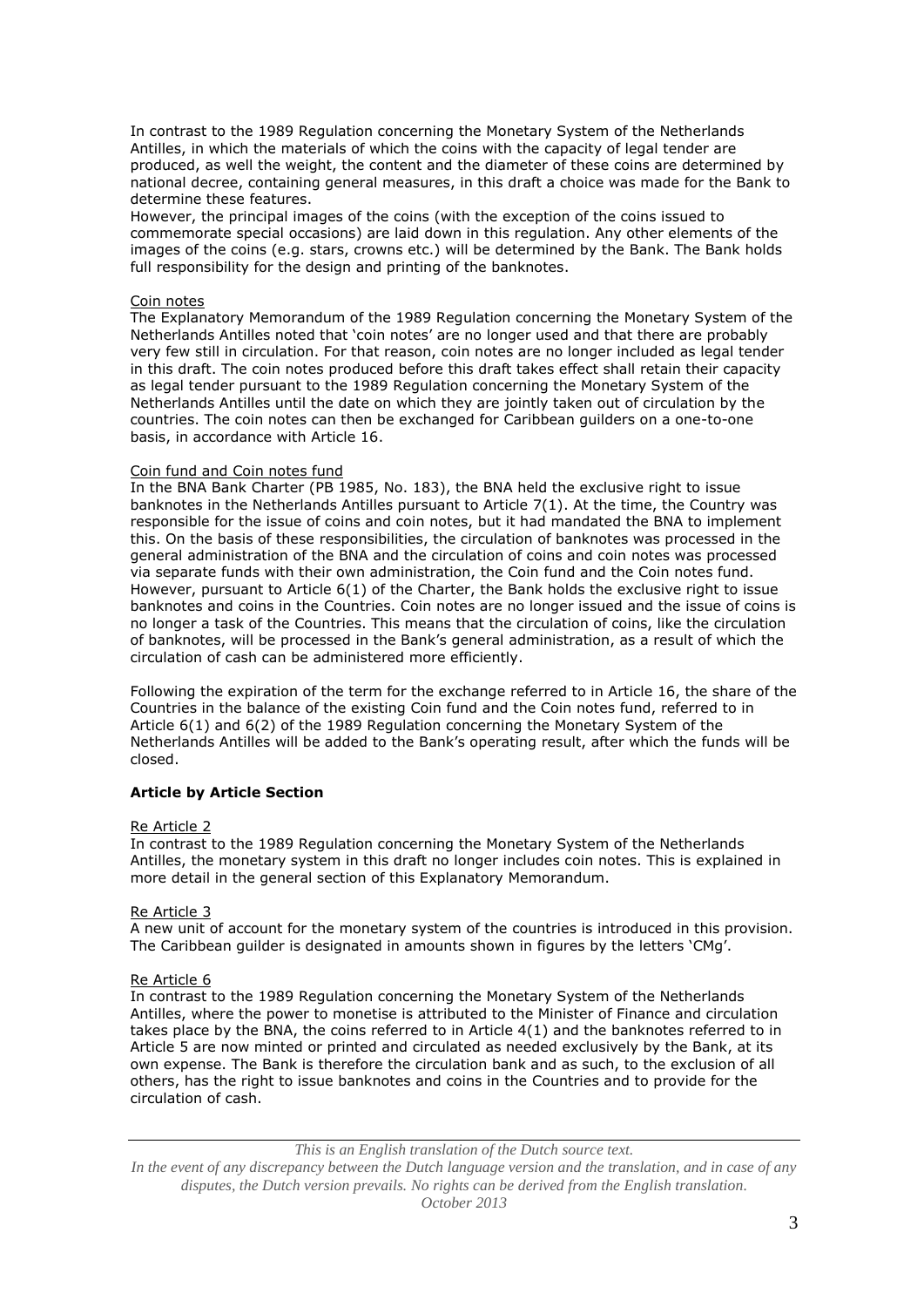# Re Article 7 in conjunction with Article 19

The general section of this Explanatory Memorandum explains when and for which reasons the Coin fund and the Coin notes fund, referred to in Article 6(1) and 6(2) of the 1989 Regulation concerning the Monetary System of the Netherlands Antilles will be dissolved.

This draft therefore states that the profits obtained on minting and issued banknotes and losses arising from the withdrawal and demonetisation of coins or the withdrawal of banknotes will be taken to the operating result of the Bank.

# Re Article 11

The procedure for the issue of commemorative coins has been amended in relation to the 1989 Regulation concerning the Monetary System of the Netherlands Antilles, in the sense that the image, the amount, the coin material, the dimensions, the weight and the volume of the commemorative coins will now be laid down by national decree, containing general measures, of one of the Countries and the costs and revenues from the commemorative coins referred to in paragraph 1 will also be attributed to the relevant Country.

## Re Article 12

The purpose of this provision is to prevent citizens from being required to accept every form of legal tender in unlimited amounts; only the Bank and foreign exchange banks authorised by the Bank are obliged to do so. In contrast to coins, banknotes are accepted without limitation.

# Re Article 13

The second and third paragraphs of this Article explain what is not meant by 'damaged' coins and banknotes. Examples of what is meant by the damaged coins and banknotes referred to in paragraph 1 include banknotes that have been written on, coins to which stickers have been applied, chipped coins and coins in which initials have been carved.

## Re Article 14

Like Article 13, the first three paragraphs of this Article concern both the protection of the coin and the protection of the public in the use of the coin. The Article attempts to provide sufficient guarantees for taking steps if coins or banknotes are suspected of being counterfeit. Publication of the further rules issued by the Bank pursuant to paragraph 4 for the protection of coins and banknotes must in any event take place on the Bank's website and in the main national daily newspapers of the Countries.

### Re Article 16, 17, l8, 19 and 20

Articles 16, 17, 18, 19 and 20 are transitional provisions; these regulate the transition from the Netherlands Antillean guilder to the Caribbean guilder. The Caribbean guilder will not be ready on 10 October 2010, the date on which the new political status comes into effect for the island territories forming part of the Netherlands Antilles. It is therefore necessary to regulate the required action in the meantime.

The Netherlands-Antillean guilder will remain legal tender after 10 October 2010, until it is taken out of circulation by the Countries by national decree. It will be taken out of circulation within three months of the issue of the Caribbean guilder. During this period of no more than three months, the Caribbean guilder will therefore be used alongside the Netherlands Antillean guilder.

From the date on which the Caribbean guilder is issued, the public can exchange Netherlands Antillean guilders for Caribbean guilders at commercial banks for a period of one year. In total, the public can exchange Netherlands Antillean guilders for Caribbean guilders for a period of 30 years at the Bank from the date on which the Caribbean guilder is first issued. As at the commercial banks, exchanges at the bank will take place on a one-to-one basis.

The conversion of the balances referred to in Article 17 concerns both credit balances that are payable on demand (demand deposits, for example in the form of a current account) and balances that are not payable on demand (savings deposits, term deposits, etc.).